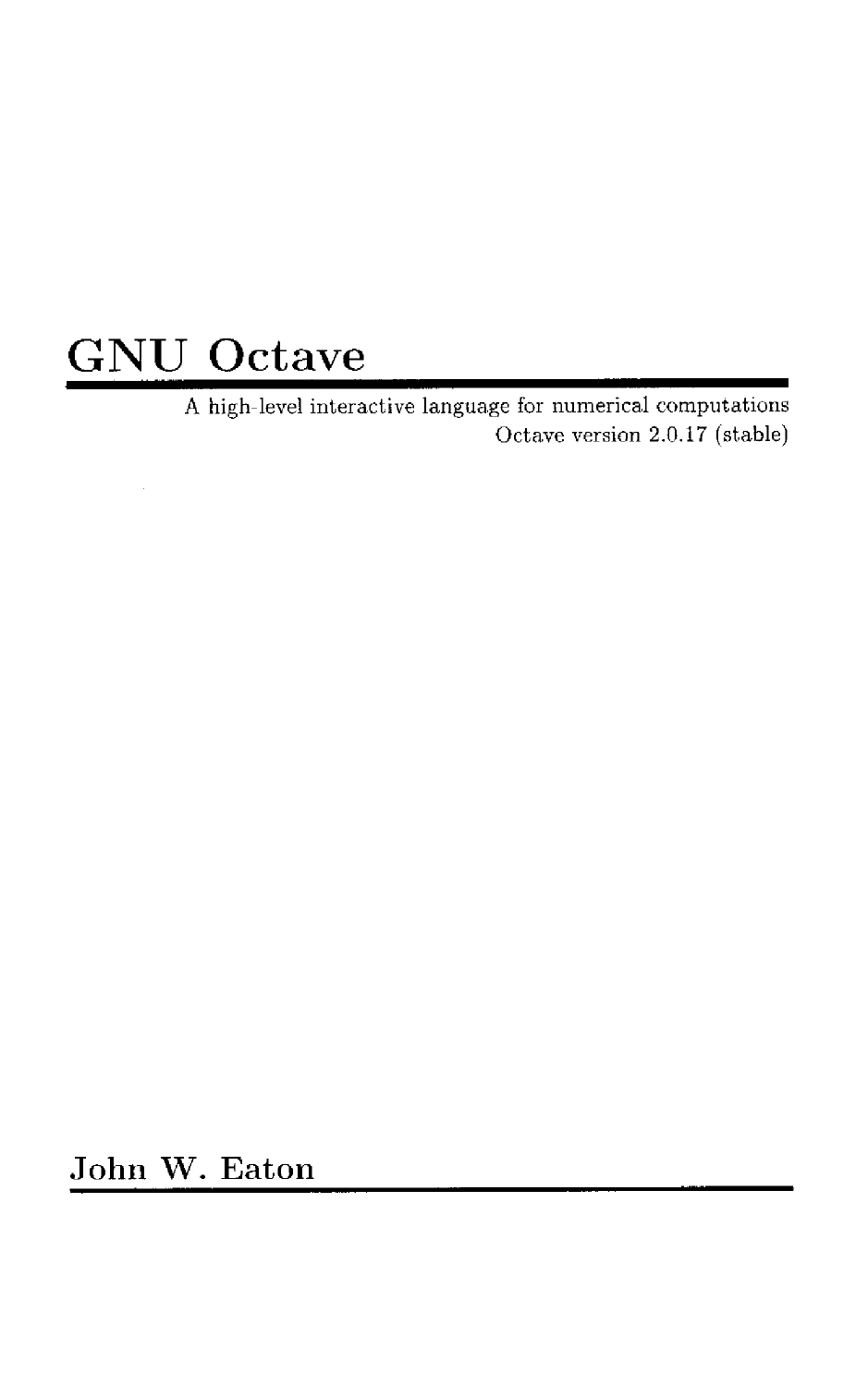## Table of Contents

|                |                | Publisher's Preface                                                       | 1  |
|----------------|----------------|---------------------------------------------------------------------------|----|
|                |                | $\rm{Author's\ Preface \ } \dots \dots \dots \dots \dots \dots \dots \ 3$ |    |
|                |                |                                                                           |    |
|                |                |                                                                           |    |
|                |                |                                                                           |    |
| $\mathbf 1$    |                | A Brief Introduction to Octave  7                                         |    |
|                |                |                                                                           |    |
|                | 1.1<br>$1.2\,$ |                                                                           |    |
|                |                |                                                                           |    |
|                |                |                                                                           |    |
|                |                |                                                                           |    |
|                |                |                                                                           |    |
|                |                |                                                                           |    |
|                |                |                                                                           |    |
|                |                |                                                                           |    |
|                | 1.3            |                                                                           | 11 |
|                |                | 1.3.1                                                                     | 11 |
|                |                | 1.3.2                                                                     |    |
|                |                | $1.3.3\,$                                                                 |    |
|                |                | 1.3.4                                                                     |    |
|                |                | Format of Descriptions<br>1.3.5                                           | 13 |
|                |                | A Sample Function Description<br>1.3.5.1                                  | 13 |
|                |                | A Sample Command Description 14<br>1.3.5.2                                |    |
|                |                | A Sample Variable Description 14<br>1.3.5.3                               |    |
| $\overline{2}$ |                | Getting Started  17                                                       |    |
|                | $2.1\,$        |                                                                           |    |
|                |                | Command Line Options  17<br>2.1.1                                         |    |
|                |                | 2.1.2                                                                     |    |
|                | $2.2\,$        |                                                                           |    |
|                | 2.3            | Commands for Getting Help  22                                             |    |
|                | 2.4            |                                                                           |    |
|                |                | 2.4.1                                                                     |    |
|                |                | 2.4.2                                                                     |    |
|                |                | Commands For Changing Text  25<br>243                                     |    |
|                |                | Letting Readline Type For You  25<br>2.4.4                                |    |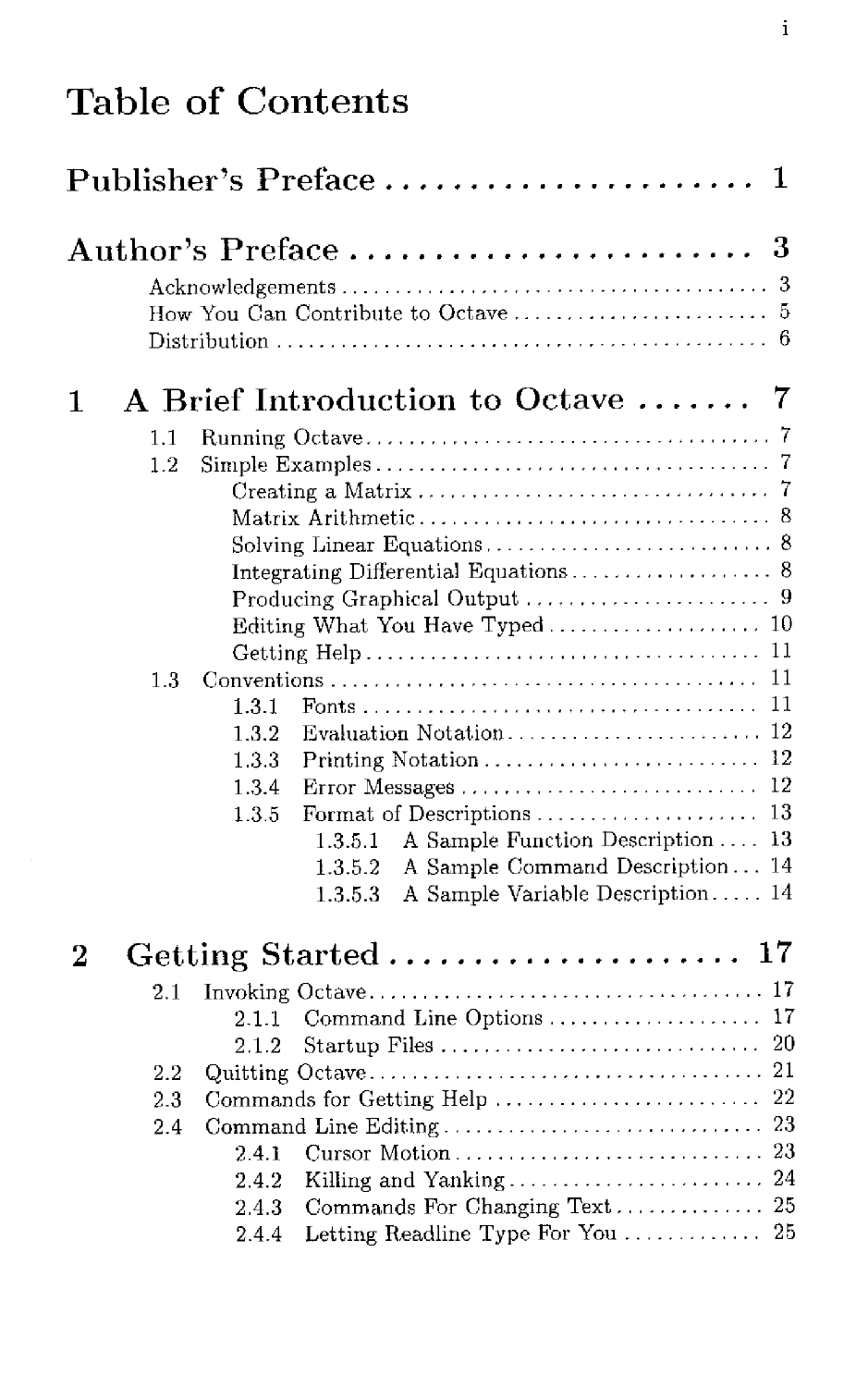|   | 2.5<br>2.6<br>2.7 | 2.4.5<br>Commands For Manipulating The History  26<br>2.4.6<br>Customizing the Prompt<br>28<br>2.4.7 |
|---|-------------------|------------------------------------------------------------------------------------------------------|
| 3 |                   |                                                                                                      |
|   | 3.1               |                                                                                                      |
|   |                   | 3.1.1                                                                                                |
|   |                   | 3.1.2                                                                                                |
|   |                   | 3.1.3                                                                                                |
|   | 3.2               |                                                                                                      |
|   | 3.3               |                                                                                                      |
| 4 |                   | Numeric Data Types 39                                                                                |
|   | 4.1               |                                                                                                      |
|   |                   | 4.1.1                                                                                                |
|   | 4.2               |                                                                                                      |
|   | 4.3               |                                                                                                      |
| 5 |                   |                                                                                                      |
|   | 5.1               |                                                                                                      |
|   | 5.2               | Searching and Replacing 49                                                                           |
|   | 5.3               |                                                                                                      |
|   | 5.4               |                                                                                                      |
| 6 |                   | Data Structures 55                                                                                   |
| 7 |                   |                                                                                                      |
|   | 7.1               |                                                                                                      |
|   | 7.2               |                                                                                                      |
|   | 7.3               | Summary of Built-in Variables<br>63                                                                  |
|   | 7.4               |                                                                                                      |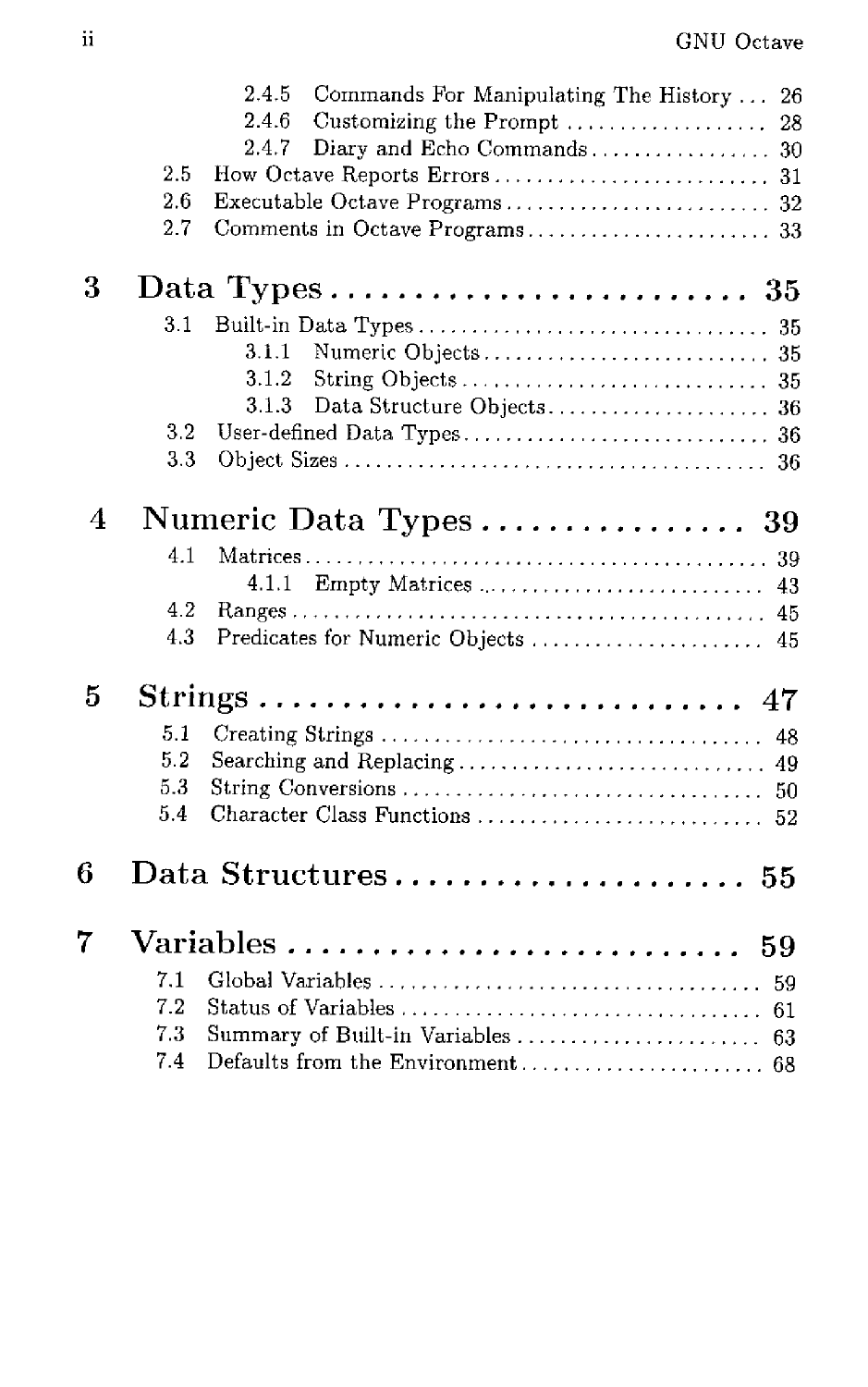| 8  |      |                                                                                      |
|----|------|--------------------------------------------------------------------------------------|
|    | 8.1  | 71                                                                                   |
|    | 8.2  | 74                                                                                   |
|    |      | 75<br>Call by Value<br>$8.2.1\,$                                                     |
|    |      | 76<br>8.2.2<br>Recursion                                                             |
|    | 8.3  | 76<br>Arithmetic Operators                                                           |
|    | 8.4  | 78<br>Comparison Operators                                                           |
|    | 8.5  | 79                                                                                   |
|    |      | Element-by-element Boolean Operators<br>79<br>$8.5.1\,$                              |
|    |      | Short-circuit Boolean Operators<br>80<br>8.5.2                                       |
|    | 8.6  | 81<br>Assignment Expressions                                                         |
|    | 8.7  | 83                                                                                   |
|    | 8.8  | Operator Precedence<br>84                                                            |
| 9  |      | 87                                                                                   |
| 10 |      | 89<br>$\operatorname{Statements}\, \ldots \ldots \ldots \ldots \ldots \ldots \ldots$ |
|    | 10.1 |                                                                                      |
|    | 10.2 | 92<br>The switch Statement                                                           |
|    | 10.3 | 93<br>The while Statement                                                            |
|    | 10.4 | 94                                                                                   |
|    |      | Looping Over Structure Elements<br>95<br>10.4.1                                      |
|    | 10.5 | The break Statement $\dots \dots \dots \dots \dots \dots \dots \dots \dots$<br>96    |
|    | 10.6 | 97<br>The continue Statement                                                         |
|    | 10.7 |                                                                                      |
|    | 10.8 |                                                                                      |
|    | 10.9 |                                                                                      |
| 11 |      | Functions and Script Files 101                                                       |
|    | 11.1 | Defining Functions<br>101                                                            |
|    | 11.2 | 104<br>Multiple Return Values                                                        |
|    | 11.3 | 106<br>Variable-length Argument Lists                                                |
|    | 11.4 | Variable-length Return Lists<br>107                                                  |
|    | 11.5 | 108<br>Returning From a Function                                                     |
|    | 11.6 | 109                                                                                  |
|    | 11.7 | 111                                                                                  |
|    | 11.8 | Dynamically Linked Functions<br>113                                                  |
|    | 11.9 | Organization of Functions Distributed with Octave<br>117                             |
| 12 |      | Error Handling  119                                                                  |

iii

 $\hat{\boldsymbol{\gamma}}$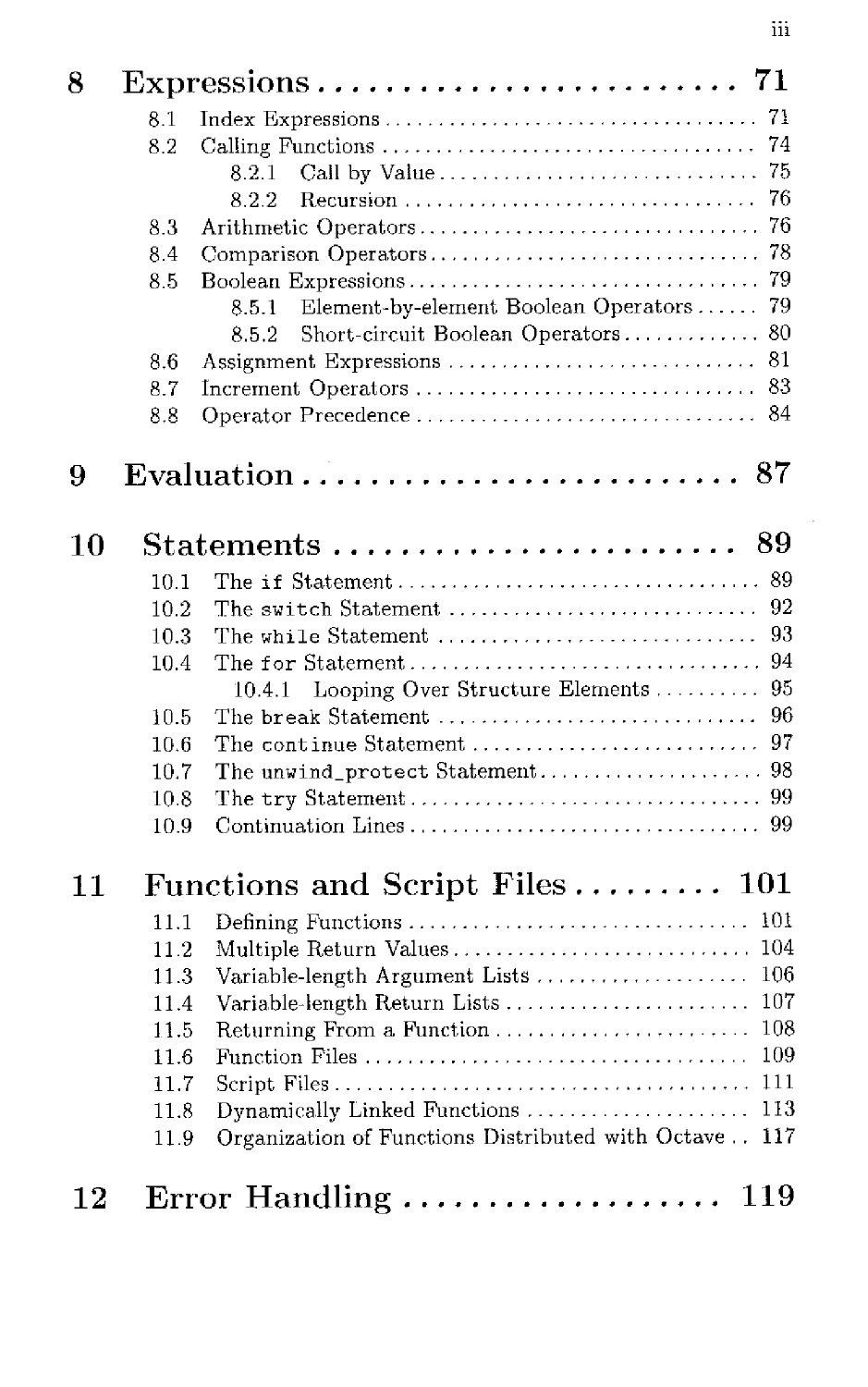| 13     |      |                                                                               |  |
|--------|------|-------------------------------------------------------------------------------|--|
|        | 13.1 |                                                                               |  |
|        |      | 13.1.1<br>Terminal Output<br>124                                              |  |
|        |      | 13.1.2<br>Terminal Input  126                                                 |  |
|        |      | 13.1.3                                                                        |  |
|        | 13.2 |                                                                               |  |
|        |      | 13.2.1<br>Opening and Closing Files  131                                      |  |
|        |      | 13.2.2<br>Simple Output<br>132                                                |  |
|        |      | 13.2.3                                                                        |  |
|        |      | 13.2.4                                                                        |  |
|        |      | 13.2.5<br>Output Conversion for Matrices 134                                  |  |
|        |      | 13.2.6<br>Output Conversion Syntax  134                                       |  |
|        |      | 13.2.7<br>Table of Output Conversions  136                                    |  |
|        |      | 13.2.8<br>Integer Conversions  137                                            |  |
|        |      | 13.2.9<br>Floating-Point Conversions  137                                     |  |
|        |      | 13.2.10<br>Other Output Conversions 138                                       |  |
|        |      | 13.2.11                                                                       |  |
|        |      | 13.2.12<br>Input Conversion Syntax  140                                       |  |
|        |      | 13.2.13<br>Table of Input Conversions  141                                    |  |
|        |      | 13.2.14<br>Numeric Input Conversions 142<br>13.2.15                           |  |
|        |      | String Input Conversions  143<br>13.2.16                                      |  |
|        |      | 13.2.17                                                                       |  |
|        |      | Temporary Files  145<br>13.2.18<br>End of File and Errors  145                |  |
|        |      | 13.2.19<br>File Positioning 146                                               |  |
|        |      |                                                                               |  |
| 14     |      | $Plotting \ldots \ldots \ldots \ldots \ldots \ldots \ldots \ldots \ldots 149$ |  |
|        | 14.1 | Two-Dimensional Plotting  149                                                 |  |
|        | 14.2 | Specialized Two-Dimensional Plots  155                                        |  |
|        | 14.3 |                                                                               |  |
|        | 14.4 |                                                                               |  |
|        | 14.5 |                                                                               |  |
| $15\,$ |      | Matrix Manipulation 163                                                       |  |
|        | 15.1 | Finding Elements and Checking Conditions  163                                 |  |
|        | 15.2 |                                                                               |  |
|        | 15.3 |                                                                               |  |
|        | 15.4 |                                                                               |  |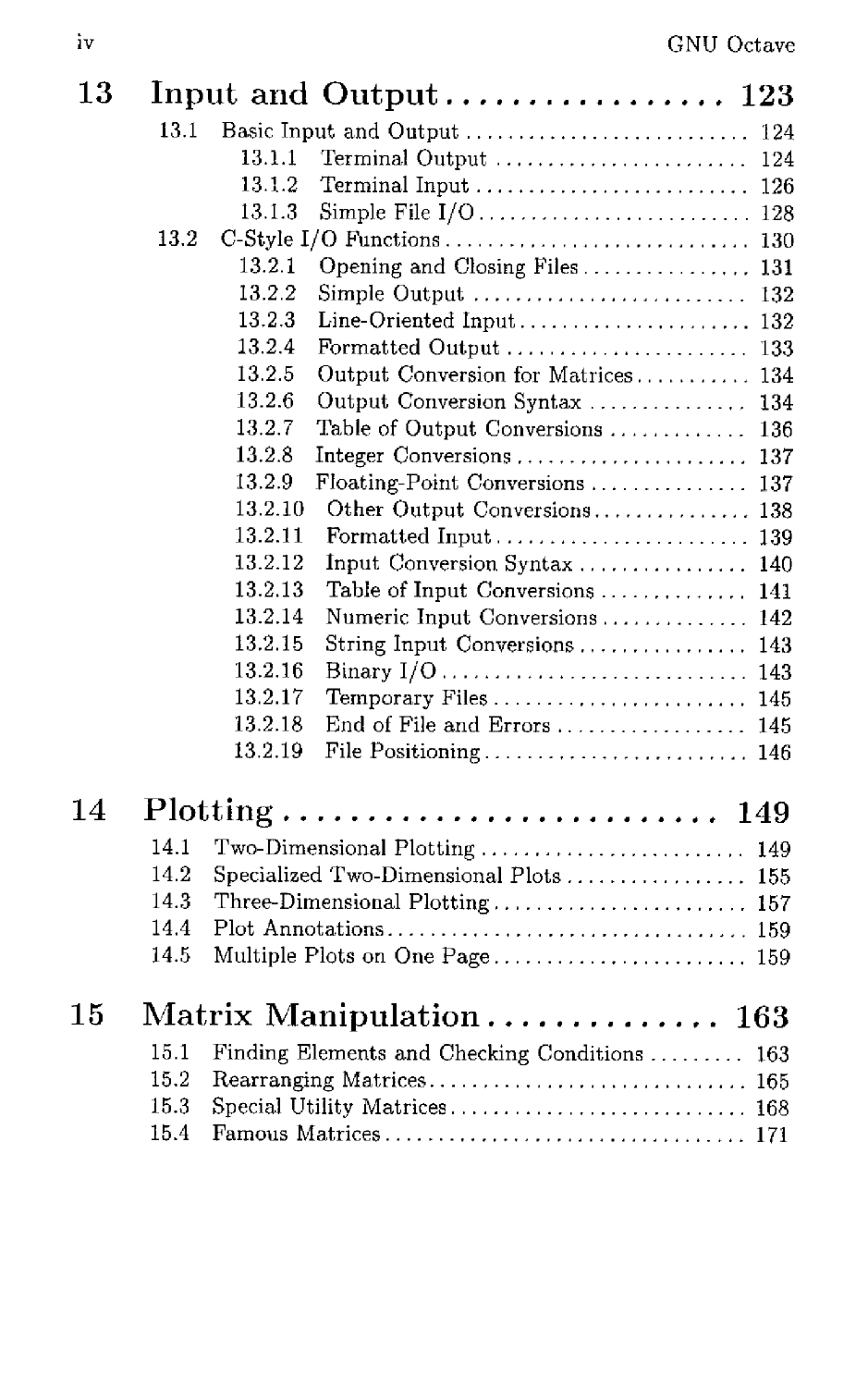| 16 | ${\rm Arithmetic} \; \ldots \ldots \ldots \ldots \ldots \ldots \; 173$ |
|----|------------------------------------------------------------------------|
|    | Utility Functions<br>16.1<br>173                                       |
|    | Complex Arithmetic 175<br>16.2                                         |
|    | 16.3<br>176                                                            |
|    | 16.4<br>Sums and Products<br>177                                       |
|    | 16.5<br>Special Functions<br>178<br>16.6                               |
|    |                                                                        |
| 17 | Linear Algebra<br>183                                                  |
|    | Basic Matrix Functions  183<br>17.1                                    |
|    | 17.2<br>Matrix Factorizations<br>186                                   |
|    | 17.3<br>189                                                            |
| 18 | Nonlinear Equations<br><b>191</b>                                      |
|    |                                                                        |
| 19 | $\mathrm{Quadrature}\dots\dots\dots\dots\dots\dots\dots\ 193$          |
|    | 19.1                                                                   |
|    | 19.2                                                                   |
| 20 | Differential Equations $\ldots \ldots \ldots \ldots 195$               |
|    | Ordinary Differential Equations<br>20.1<br>195                         |
|    | Differential-Algebraic Equations 196<br>20.2                           |
| 21 | 199                                                                    |
|    | 21.1<br>Quadratic Programming<br>199                                   |
|    | Nonlinear Programming<br>21.2<br>199                                   |
|    | 21.3<br>Linear Least Squares<br>199                                    |
| 22 |                                                                        |
| 23 |                                                                        |
|    |                                                                        |
| 24 | Polynomial Manipulations 205                                           |
|    |                                                                        |
| 25 | Control Theory<br>209                                                  |
| 26 | Signal Processing $\ldots \ldots \ldots \ldots \ldots$ 215             |
|    |                                                                        |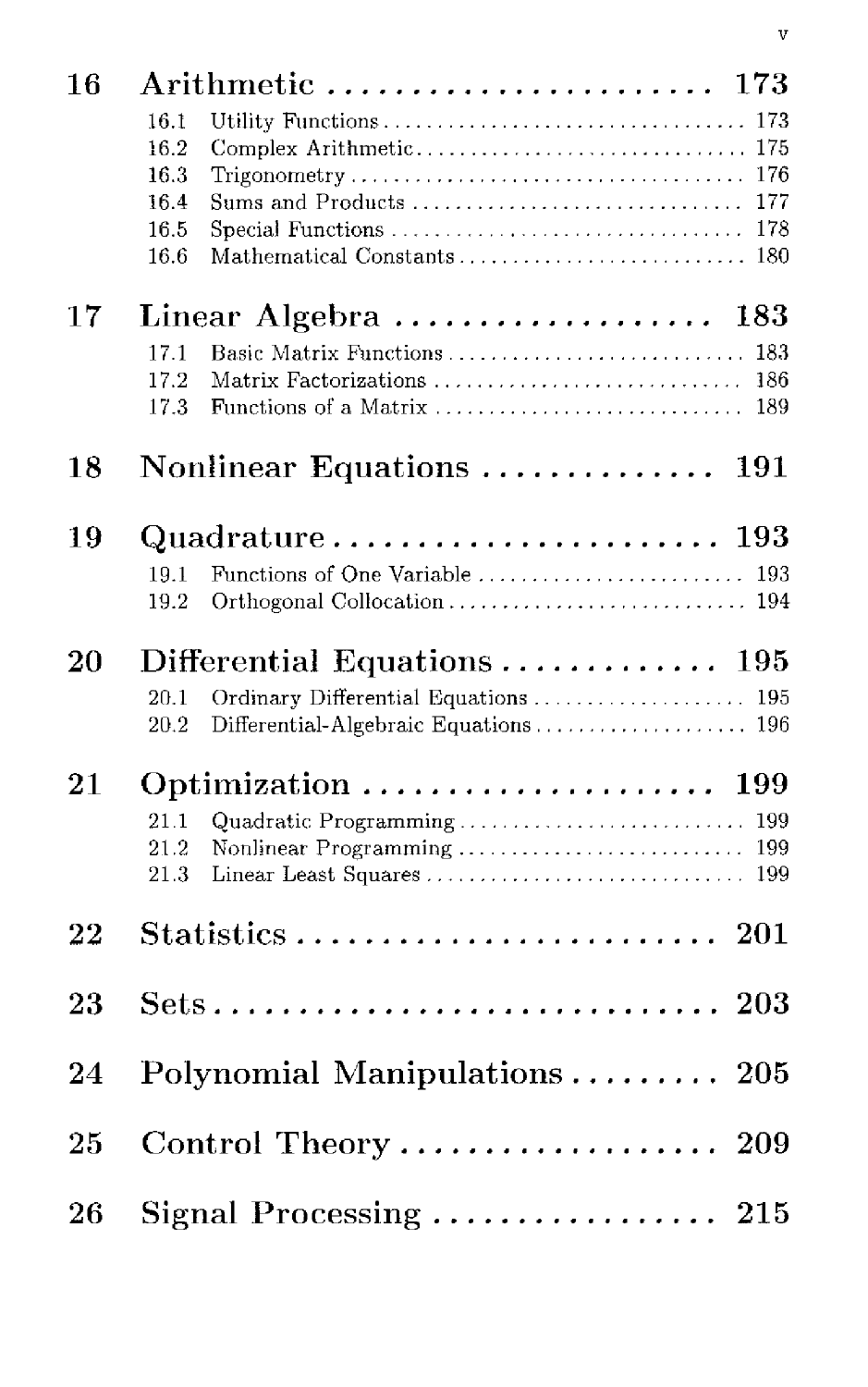| $\bf 27$ |                                                                      | Image Processing  219                                                                                                                                                                            |
|----------|----------------------------------------------------------------------|--------------------------------------------------------------------------------------------------------------------------------------------------------------------------------------------------|
| 28       |                                                                      | Audio Processing  223                                                                                                                                                                            |
| 29       | 29.1<br>29.2<br>29.3<br>29.4<br>29.5<br>29.6<br>29.7<br>29.8<br>29.9 | $\text{System } \text{Utilities} \dots \dots \dots \dots \dots \dots \dots \ 225$<br>Environment Variables  239<br>Current Working Directory<br>239                                              |
|          |                                                                      | Appendix A Tips and Standards 245                                                                                                                                                                |
|          | A.1<br>A.2<br>A.3<br>A.4<br>A.5                                      | Writing Clean Octave Programs  245<br>Tips for Making Code Run Faster 245<br>Tips for Documentation Strings 246<br>Tips on Writing Comments 247<br>Conventional Headers for Octave Functions 248 |
|          |                                                                      | Appendix B Known Causes of Trouble                                                                                                                                                               |
|          | B.1<br>B.2<br>B.3<br>B.4<br>B.5<br>B.6<br>B.7                        | . 251<br>Actual Bugs We Haven't Fixed Yet  251<br>Where to Report Bugs  253<br>How To Get Help with Octave 257                                                                                   |
|          |                                                                      | Appendix C Installing Octave  259                                                                                                                                                                |
|          | C.1<br>C.2<br>C.3                                                    | 262<br>Installation Problems  262<br>Installing Octave from a Binary Distribution<br>$\rm C.3.1$<br>C.3.2 Creating a Binary Distribution  267                                                    |